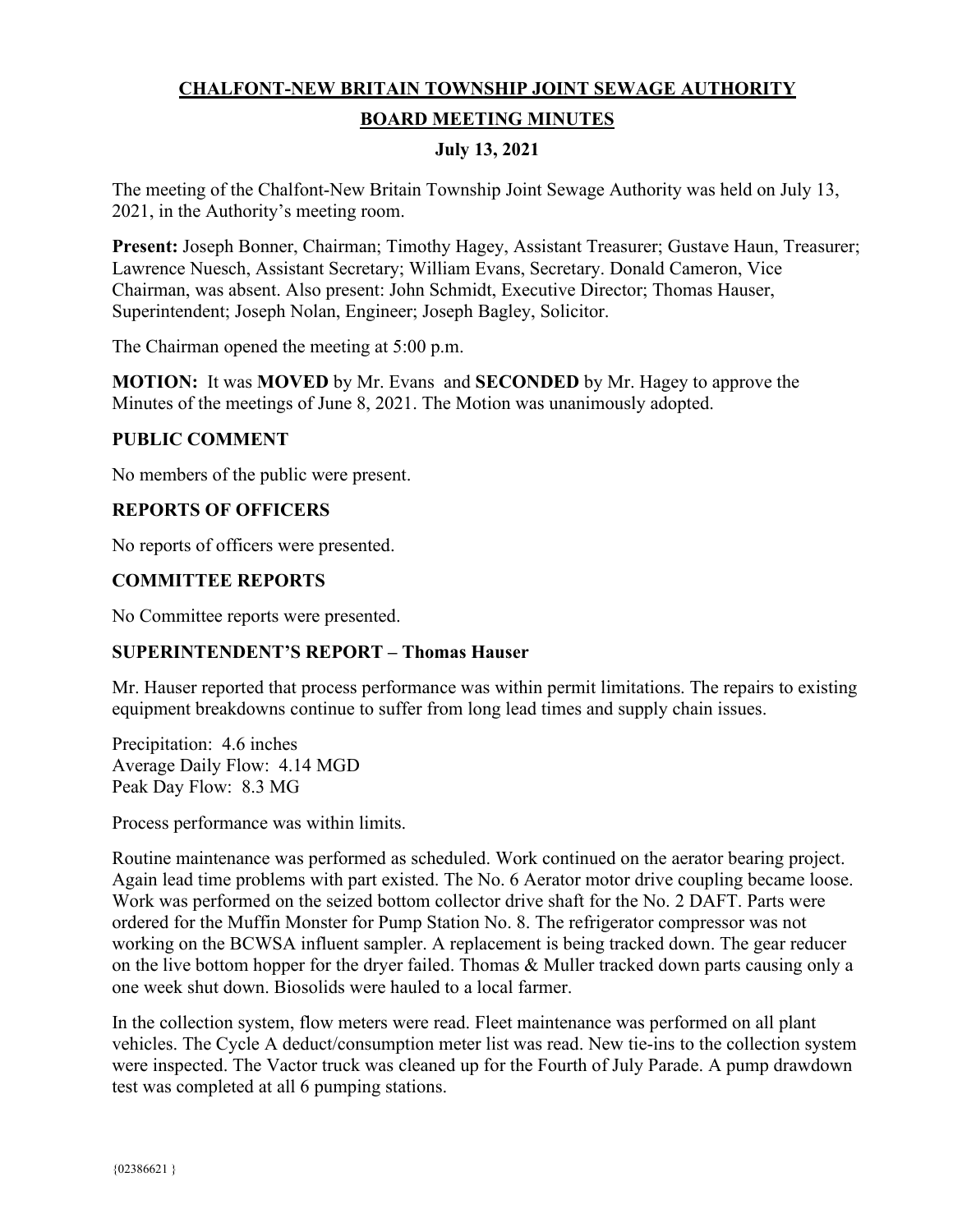# **EXECUTIVE DIRECTOR'S REPORT - John E. Schmidt**

Mr. Schmidt reported that a capacity approval form was received from New Britain Township for the proposed three lot subdivision on the extension of Dolly Lane.

**MOTION:** It was **MOVED** by Mr. Evans and **SECONDED** by Mr. Hagey to approve sewage capacity for the three lots of the Dolly Lane subdivision. The Motion was unanimously adopted.

A question was asked about a particular property on the right side of Upper State Road with an open trench. Mr. Schmidt explained that the property owner is excavating for a water connection to North Wales Water Authority. At the same time, there are existing T-connections installed in the sewer line on the Warrington side of Upper State Road and the owner will likely be putting in a line across the road and connecting it at a later time. The dwelling is about 450 feet from the road.

Mr. Schmidt presented the low bid from the Bucks County Consortium for No. 2 heating oil by Petroleum Traders.

**MOTION:** It was **MOVED** by Mr. Hagey and **SECONDED** by Mr. Haun to approve the award to Petroleum Traders for No. 2 heating oil at the bid price of \$0.0188 per gallon above rack price.

Mr. Schmidt next presented the closing of Escrow Account Nos. 101 and 103 for the Pine Glen Subdivision.

**MOTION:** It was **MOVED** by Mr. Haun and **SECONDED** by Mr. Nuesch to close Escrow Account Nos. 101 and 103. The Motion was unanimously adopted.

Mr. Schmidt reported on receipt of a thank you letter from EPWPCOA for the contribution to the Scholarship Fund.

Mr. Schmidt reported that the Soccer Association has engaged a contractor for the parking extension. An application to the Township would have to be signed by Mr. Schmidt.

# **ENGINEER'S REPORT – Joseph Nolan**

Mr. Nolan provided an update on the Pump Station No. 4 Project. The Project was scheduled to go before the Township Board of Supervisors in June at which time Mr. Nolan was going to appear. The Township insisted on a representative of the Authority being present. The meeting was accordingly deferred until July 19 when Mr. Schmidt could be present. The Authority is requesting the grant of Act 537 approval, a letter requesting waiver of land development and approval of the easement executed by Bucks County.

Mr. Nolan also reported that the PennDOT permit for the Project was signed by Bucks County.

Mr. Nolan reported that the Pump Station design is complete. He has provided Mr. Schmidt with preliminary plans. The project also requires DEP approval and a DEP permit.

Mr. Nolan acknowledged Requisition No 223 is in the amount of \$0.00. Mr. Nolan recommended approval of Requisition No. 266 in the amount of \$3,355.02 related to design and legal work for Pump Station No. 4.

**MOTION:** It was **MOVED** by Mr. Haun and **SECONDED** by Mr. Nuesch to approve Requisition No. 266. The Motion was unanimously adopted.